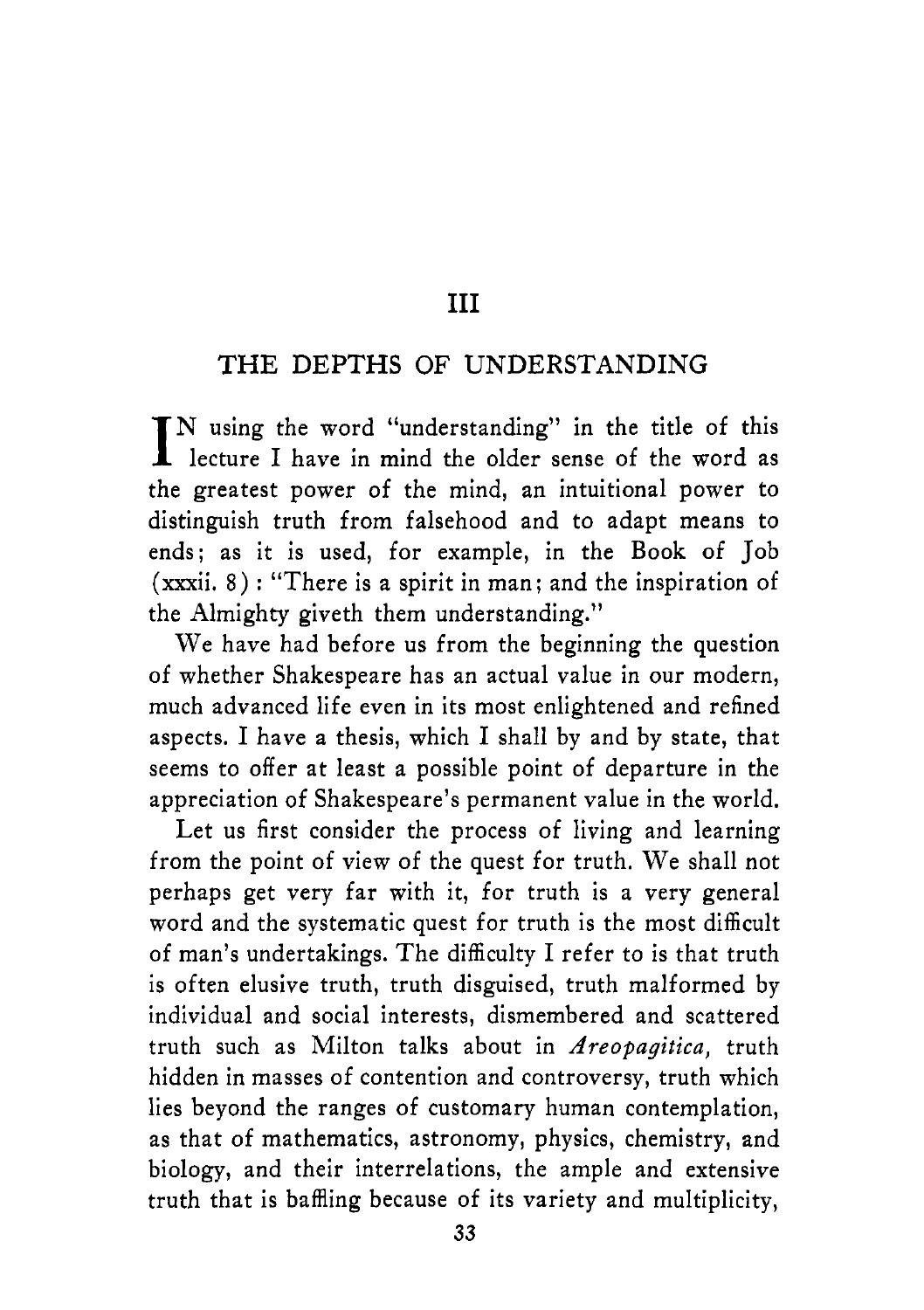and finally the truth that conceals itself by its very obviousness. One might think the quest for truth too complicated for the ordinary man; but not so, since truth comes easily and sufficiently to a state of simple honesty, often yields to mere naïveté, and its determination is largely dependent on an attitude of mind.

In its wider aspects the quest for truth is an heroic enterprise. "Truth indeed," says Milton in *Areopagitica,*  "came once into the world with her divine Master, and was a perfect shape most glorious to look on: but when he ascended, and his Apostles after him were laid asleep, then straight arose a wicked race of deceivers, who, as that story goes of the *Egyptian Typhon* with his conspirators, how they dealt with the good *Osiris,* took the virgin Truth, hewd her lovely form into a thousand pieces, and scattered them to the four winds. From that time ever since, the sad friends of Truth, such as durst appear, imitating the careful search that *Isis* made for the mangled body of *Osiris,* went up and down gathering up limb by limb stiII as they could find them. We have not yet found them all."

The proposition I wish you to consider is that truth and originality are one. In putting forward a simple statement of this kind I am not sure whether I am announcing a new and probable hypothesis or a mere commonplace, but, at any rate, there is much to support it. What we call originality is not merely new creation or the systematic or accidental discovery of something hitherto unknown. It is a process of redemption as well as creation and it takes cognizance also of mere inertness and of active destruction with its motives, beneficent or malevolent. It is a broader thing than any one of these and is not merely the laying bare of that which is concealed. I believe that no scientist will object to regarding his own greatest feats of originality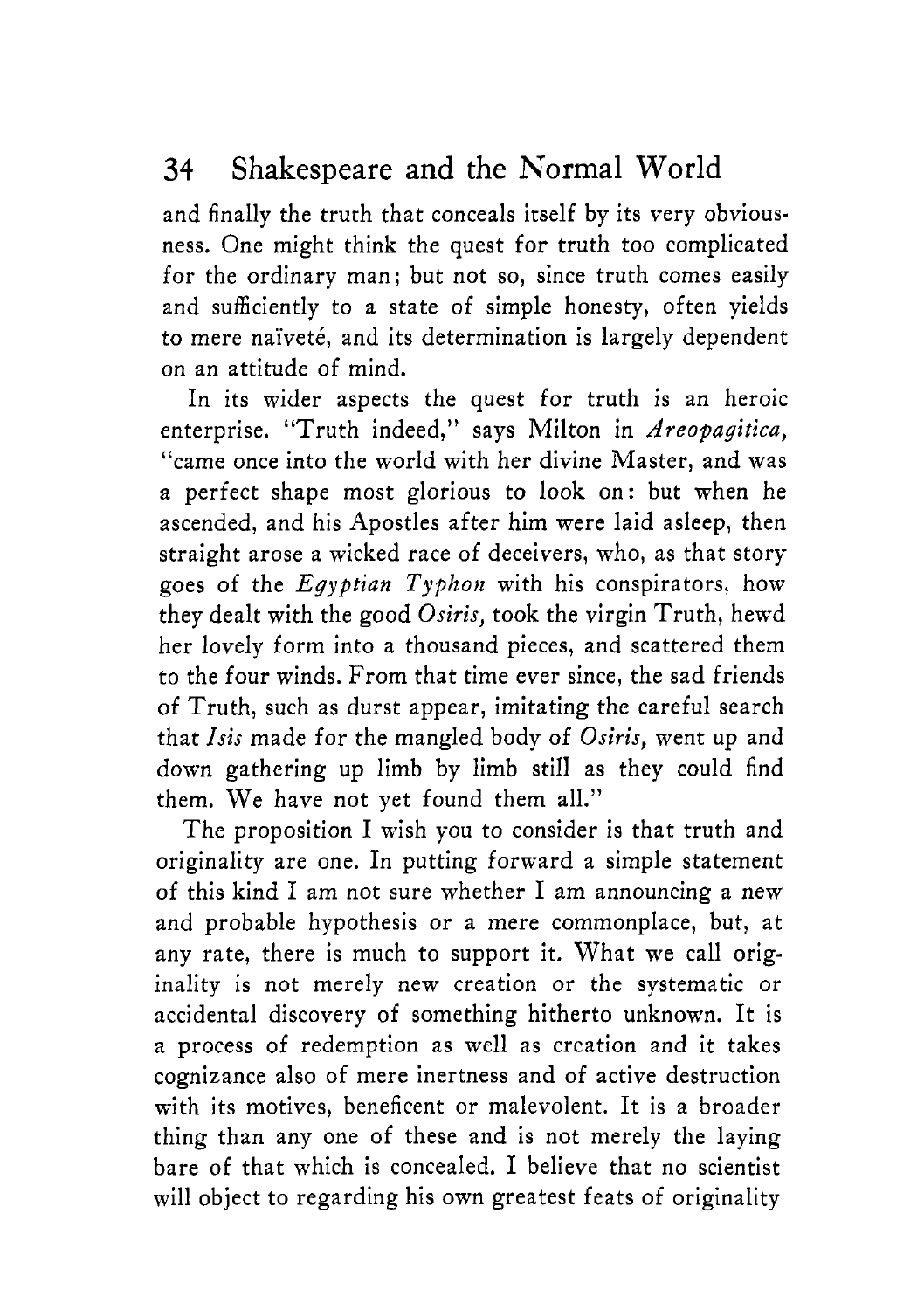as a full and conscious search for the actual truth. When an investigator has discovered the truth he has brought a new idea into the world; he has been original as truly as any artist in literature or any of the fine arts. The concept of originality as the search for truth satisfies all that my experience has taught me as a scholar, all I have observed of the activities of scholars and scientists. In this sense at least there is no new thing under the sun, since all fabrications must conform to truth in order to be original. I believe, moreover, that this hypothesis will explain the originality of Shakespeare.

In the sense of the discovery of truth Shakespeare has illimitable originality. He is inexhaustible, not only in the revelation of beauty, but in the discovery of truth.

Let us consider a few passages which have to do with action, since they may reveal the originality of which I speak.

Romeo's reply to the cautious friar is as faithful to the nature of true love, as the friar's warning is to worldly wisdom :

*Rom.* Amen, amen! but come what sorrow can, It cannot countervail the exchange of joy That one short minute gives me in her sight: Do thou but close our hands with holy words, Then love-devouring death do what he dare; It is enough that I may but call her mine. *(Romeo and Juliet,* 11, vi, *3-8)* 

Helena's unsupported resolution as she undertakes her seemingly hopeless quest has nerved the minds and hands of youth throughout the ages :

*Hel.* Our remedies oft in ourselves do lie, Which we ascribe to heaven: the fated **sky**  Gives us free scope, only doth backward pull Our slow designs when we ourselves are dull. *(All's Well that Ends Well, I,* i, **231-234)**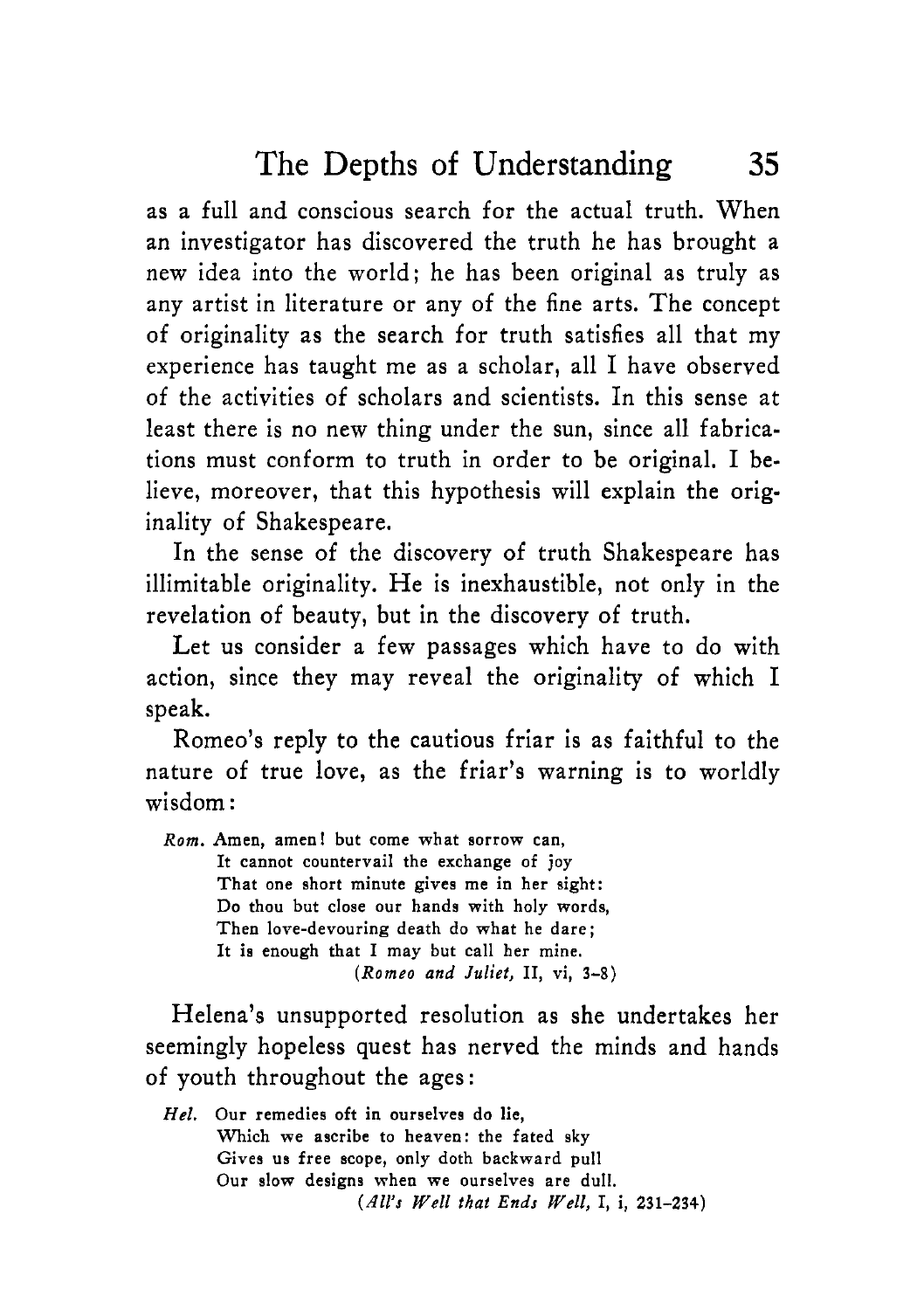Life is an uncertain venture, and it is Shakespeare who tells us that our errors may prove blessings:

*Hum,* And praised be rashness for it, let **us** know, Our indiscretion sometimes serves us well, When our deep plots do pall: and that should teach **us**  There's a divinity that shapes our ends, Rough-hew them how we will, $-$ (Hamlet, V, ii, **7-11)** 

In this realm of action where is there greater wisdom than in these words:

He's truly valiant that can wisely suffer The worst that man can breathe, and make his wrongs His outsides, to wear them like his raiment, carelessly, And ne'er prefer his injuries to his heart, To bring it into danger. *(Timon of Aihens,* 111, v, **31-35)** 

The Tempest, although not a drama of action, is yet full of the deepest philosophy of the subject:

Though with their high wrongs I am struck to the quick, Yet with my nobler reason 'gainst my fury Do I take part: the rarer action is In virtue than in vengeance: they being penitent, The sole drift of my purpose doth extend Not a frown further.

(The Tempest, V, i, **25-30)** 

Or hear Posthumus in *Cymbeline* on the inferiority of action to restraint:

Kneel not to me: The power that I have on you is to spare you; The malice towards you to forgive you: live, And deal with others better. *(Cymbeline,* V, v, **417-420)** 

In final consideration of Shakespeare's philosophy of conduct I ask you to **look** with me at a passage from *Julius Caesar* which long puzzled me. It is the final speech of Marcus Brutus. Brutus has finally renounced the philosophy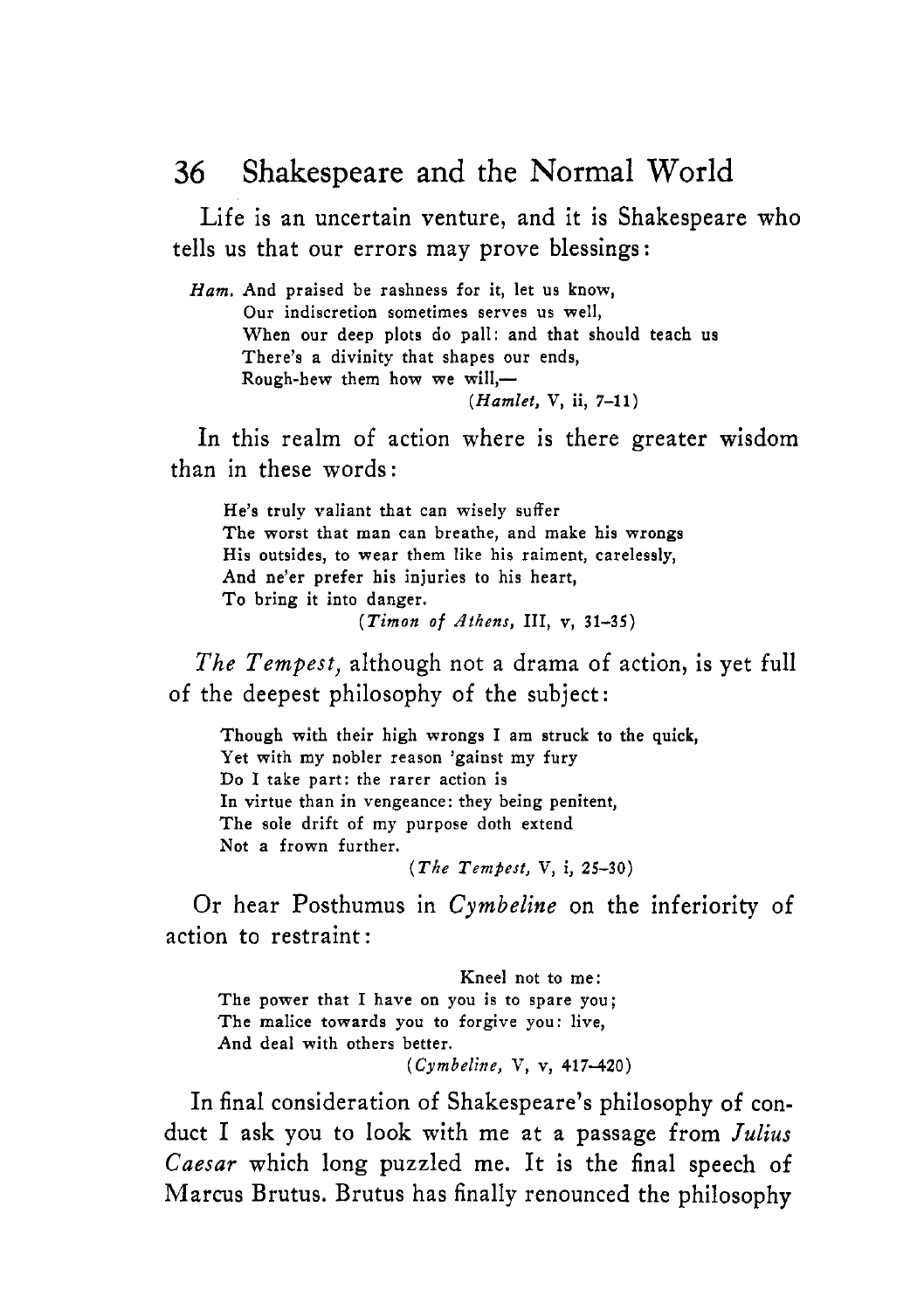of the Stoics and has decided to take his own life. He no longer blames Cato "for the death which he did give himself." In a scene of infinite pathos he is bidding farewell to his faithful followers :

**Bru.** Farewell to you; and you; and you, Volumnius. Strato, thou hast been all this while asleep; Farewell to thee too, Strato. Countrymen, My heart doth joy that yet in all my life I found no man but he was true to me.

Surely, I said to myself, this is mere rhetoric. Brutus has been deceived, not only by Octavius and Antony, but by Cassius and his other friends as well. But when I read on I discovered the real meaning of his words:

I shall have glory by this losing day More than Octavius and Mark Antony By this vile conquest shall attain unto. **So** fare you well at once; for Brutus' tongue Hath almost ended his life's history: Night now hangs upon mine eyes; my bones would rest, That have but labour'd to attain this hour.  $(Julius Caesar, V, v, 31-43)$ 

I saw that in Shakespeare's great philosophy of life the man of pure motives and upright heart cannot be robbed of his glory.

One might go on indefinitely citing passages of urgency, for in the depiction of action Shakespeare is unequaled. Many of his phrases have entered the popular mind as proverbs because of this quality and this alone. Such passages are, "A horse! a horse! my kingdom for a horse!." "Once more unto the breach, dear friends, once more,'' and "Lay on, Macduff, And damn'd be him that first cries 'Hold, enough!' " Where can one find a passage so instinct with action as the following from *King John:* 

Be great in act, as you have been in thought; Let not the world **see** fear and sad distrust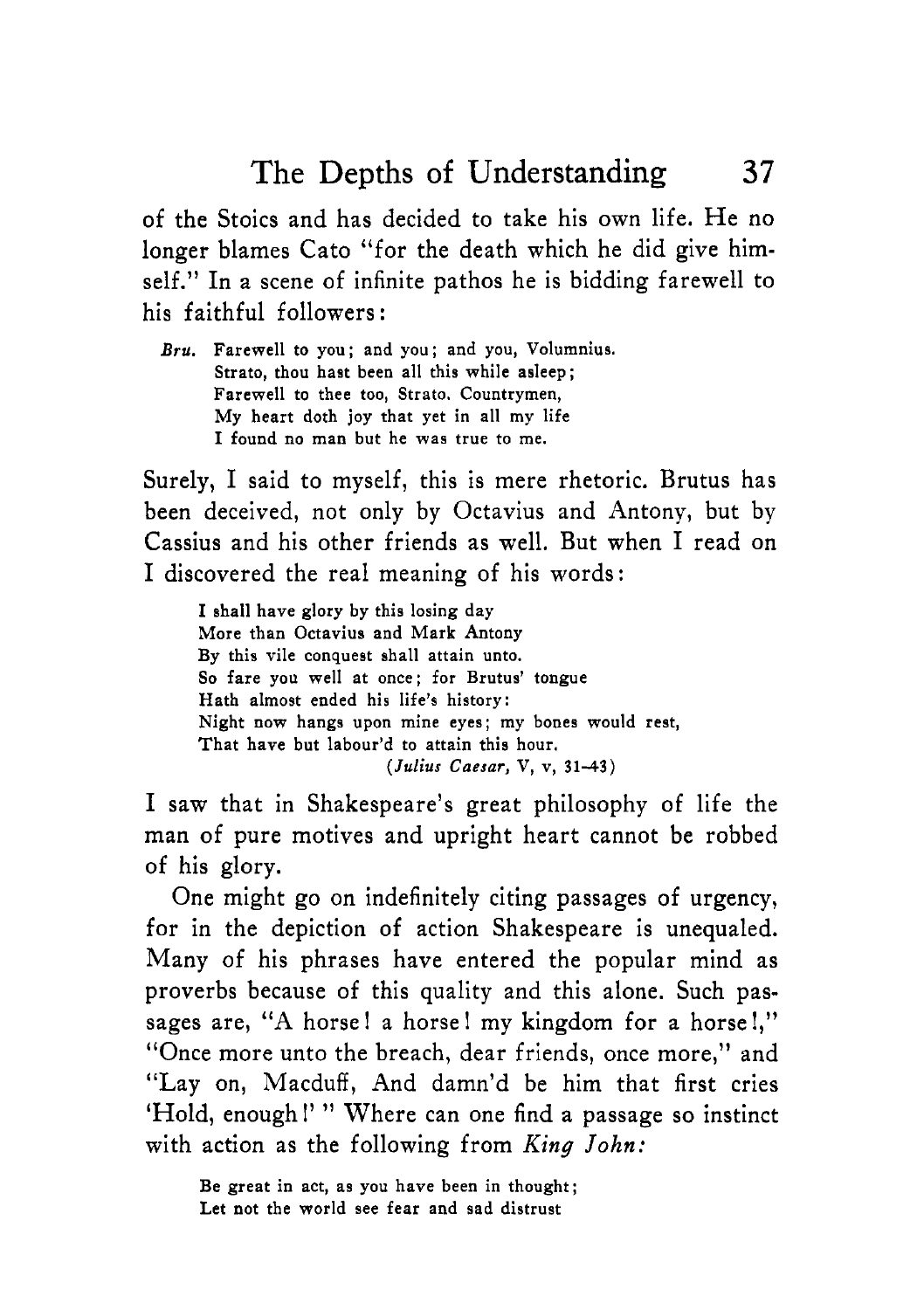Govern the motion of a kingly eye: Be stirring as the time; be fire with fire; Threaten the threatener and outface the brow Of bragging horror: so shall inferior eyes, That borrow their behaviours from the great, Grow great by your example and put on The dauntless spirit of resolution. (V, i, **45-53)** 

Characteristically Shakespeare's revelations of truth are revelations about living, about character, about human situations. Man, like Lear, "hath ever but slenderly known himself" (I, i, **297),** and it is in the revelation of man to himself that Shakespeare's greatest achievements are made. Now, what happens when a man comes to himself? There is no denying the fact that the moment is the greatest moment in life. It may come quickly, easily, and often; but, if it never comes or comes too late, there is trouble in store for that man. The idea that man often comes to himself in a moment has much to commend it. Such is the wellauthenticated phenomenon of religious conversion and such also is the frequent experience of falling in love. Some men are never smitten with a consciousness that they are sinners, never bend themselves to repentance, never feel that Christ has taken away the burden of their sin. It is also true that some men never fall in love, and I think that both situations are to be regretted. In order that we may not pass over this point too hastily let me read you a paragraph from Woodrow Wilson's masterly little essay entitled "When a Man Comes to Himself":

It is enough to know that there are some laws which govern a man's awakening to know himself and the right part to play. A man *is* the part he plays among his fellows. He is not isolated; he cannot be. His life is made up of the relations he bears to others-is made or marred by those relations, guided by them, judged by them, expressed in them. There is nothing else on which he can spend his spirit--nothing else that we can **see.** It is by these he gets his spiritual growth; it is by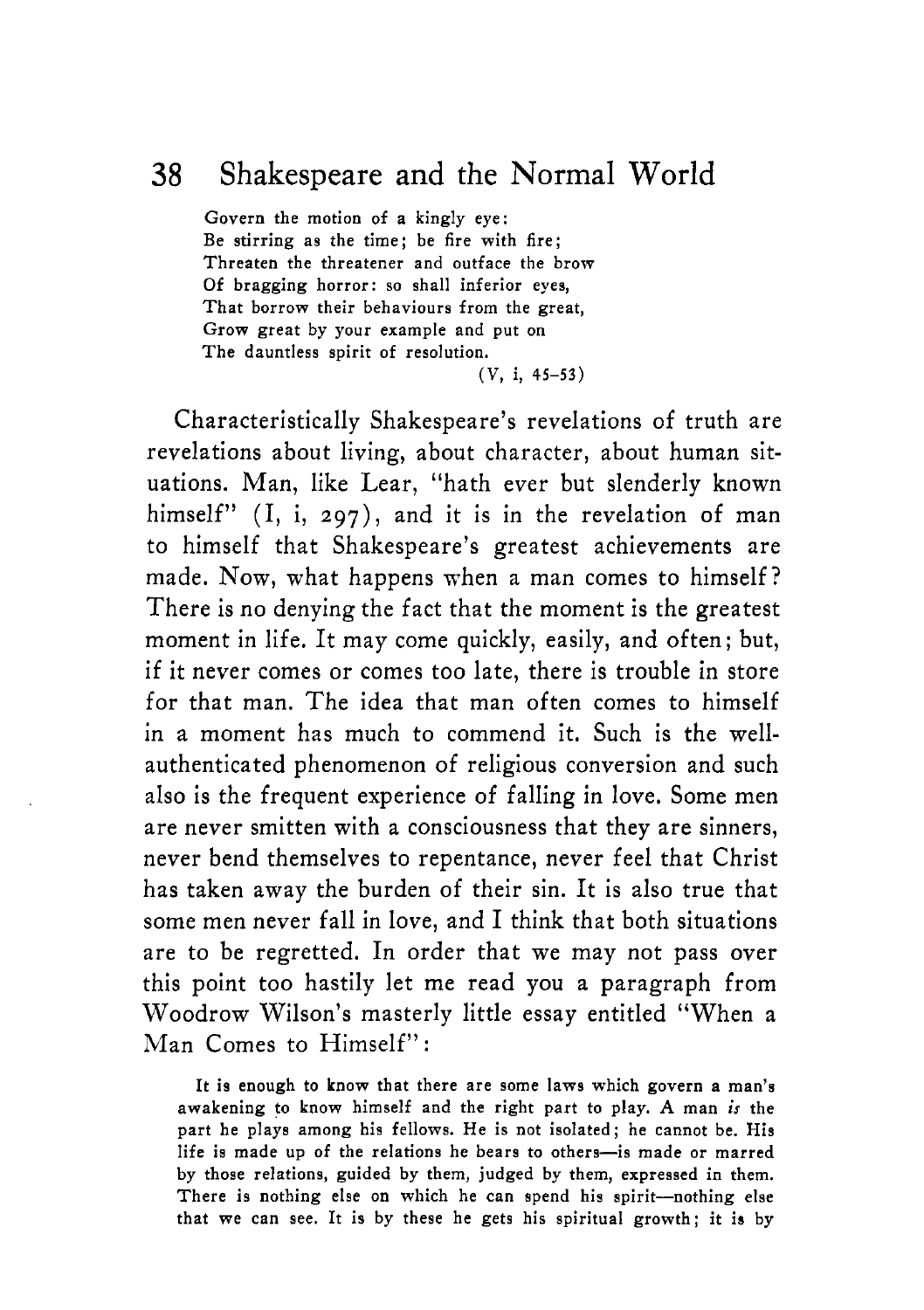these we **see** his character revealed, his purpose, and his gifts. **Some**  play with a certain natural passion, an unstudied directness, without grace, without modulation, with no study of the masters or consciousness of the pervading spirit of the plot; others give all their thought to their costume and think only of the audience; a few act as those who have mastered the secrets of **a** serious art, with deliberate subordination of themselves to the great end and motive of the play, spending themselves like good servants, indulging no wilfulness, obtruding no eccentricity, lending heart and tone and gesture to the perfect progress of the action. These have "found themselves," and have all the ease of a perfect adjustment.

Shakespeare's most definite study of the normal man who comes to himself is of course Prince Hal, later the great English hero Henry V. Hal's coming to himself is slower, less dramatic than other cases; for Shakespeare has pitted against Prince Hal's reformation Sir John Falstaff, his wittiest and most seductive character. Prince Hal goes back repeatedly to his tavern companies in Eastcheap, and on more than one occasion remembers affectionately "that creature small beer." But when his reformation appears to his kingdom, it is striking and convincing. Shakespeare, for the sake of informing the audience, had had him prophesy at an early time-

So, when this loose behaviour I throw off And pay the debt I never promised, By how much better than my word I am, By **so** much shall I falsify men's hopes; And like bright metal on a sullen ground, My reformation, glittering o'er my fault, Shall show more goodly and attract more eyes Than that which hath no foil to set it **off.**  *(I* Henry *ZV,* I, ii, **231-238)** 

The famous scene of the rejection of Falstaff in the *Second Part* of *King Henry IF'* has lost something of its original significance because of modern anachronistic sympathy for Falstaff; but the new king was at the parting of the ways and was perhaps in some danger when he made his speech to Falstaff: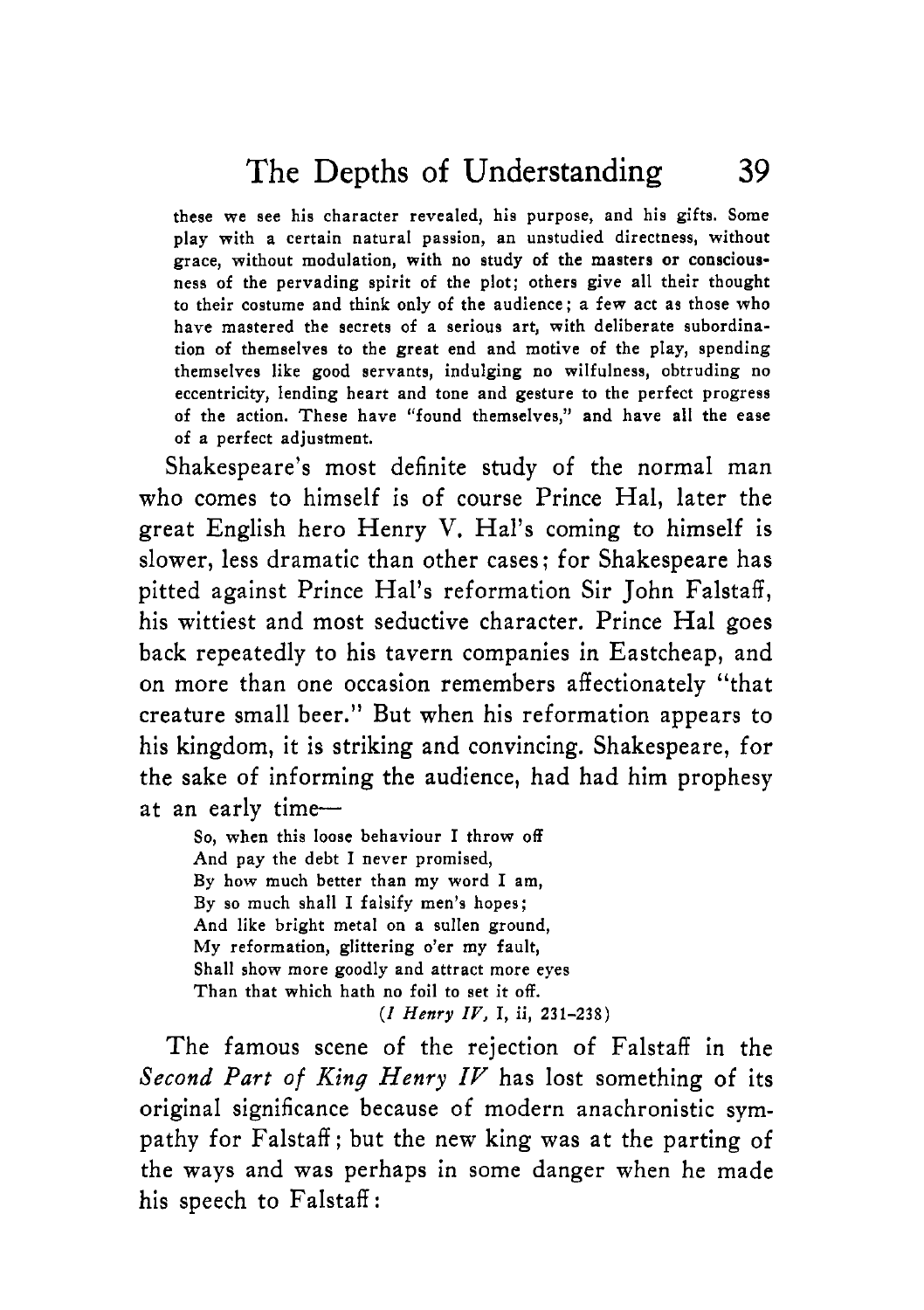I know thee not, old man: fall to thy prayers; How ill white hairs become a fool and jester! I have long dream'd of such a kind of man, **So** surfeit-swell'd, **so** old and **so** profane; But, being awaked, I do despise my dream. Make **less** thy body hence, and more thy grace; Leave gormandizing; know the grave doth gape For thee thrice wider than for other men. Reply not to me with a fool-born jest: Presume not that I am the thing **I** was; For God doth know, **so** shall the world perceive, That I have turn'd away my former self; So will I those that kept me company. **(V, V, 51-63)** 

"Reply not to me with a fool-born jest." The unuttered jest ! The King saw it in Falstaff's eye. What a jest it might have been had King Henry permitted it to come to utterance! Falstaff, thus under fire, could not safely be allowed to speak.

But most of the cases of self-realization in Shakespeare are less normal than that of Henry V. They appear usually under stress of tragedy. To be sure, the act or grace of self-knowledge comes in different ways to different men, and to mark the ways and times seems to have been a thing which engaged Shakespeare's genius. To a hero blinded by pride, self-conceit, or passion the moment of self-revelation often comes too late. In the play of *King Richard II*, a play which has great significance in Shakespeare's development as a writer of tragedy, the mental act of the hero in daring to be himself is reserved until the last few seconds of his life, but is nevertheless clearly marked and convincing. Richard I1 was a fascinating person, even his enemies feel it, and a sort of sorrow hangs over Bolingbroke as he deposes Richard. Richard I1 is a poet born, albeit a sentimentalist utterly unable until the very end to see himself as he is and to adapt himself to the inexorable demands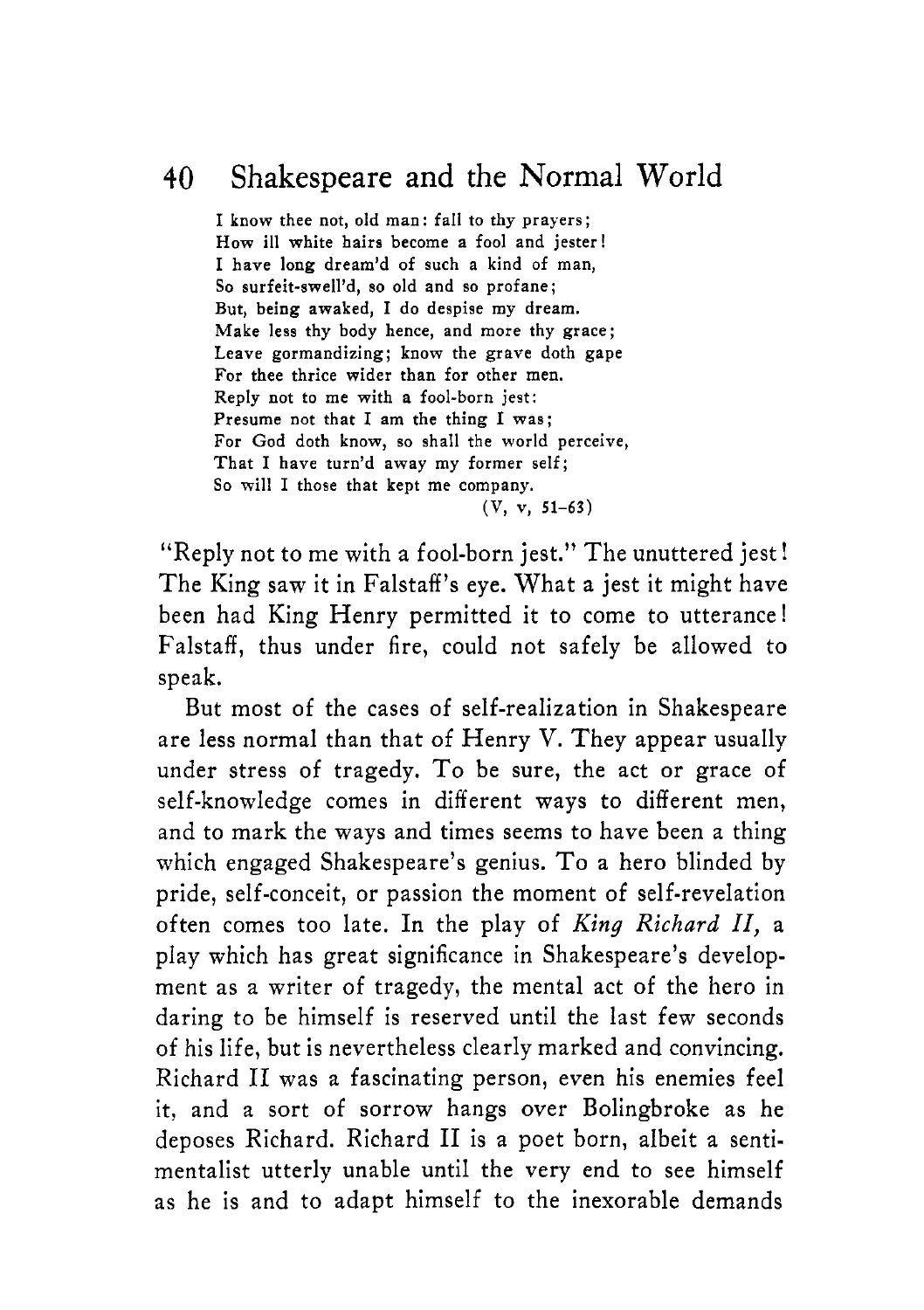of actual affairs. In the scene of his death  $(V, v)$  he is represented in soliloquy studying

> **how I may compare This prison where I live unto the world.**

He finds it difficult and shows the great artist's persistent patience when he says,

**I cannot do it; yet I'll hammer it out.** 

The keeper of the prison at Pomfret enters ahead of the men hired to murder Richard. The keeper refuses to taste the food, evidently poisoned, which he has brought, and Richard loses his temper and beats the keeper. Just then Exton with his servants rushes in. Richard cries

> **How now! What means death in the rude assault? Villain, thy own hand yields thy death's instrument.**

The King snatches an axe from a servant and kills his assailant. He kills another and cries,

*Go* **thou, and fill another room in hell.** 

Then Exton strikes him down. Thus in the last second of his life Richard I1 for the first time in all that life strikes an honest blow in his own defense, and we somehow feel that our intuitions have been justified in believing that somewhere in this vain and ineffectual king there was hidden the soul of a man.

The case of Othello's self-realization is somewhat like that of Richard 11. He comes to himself too late, although the inimical force was not so much within him as without. Iago has fooled Othello to the top of his bent, and has built up in Othello such a fortress of passion that Othello rejects both his own better judgment and nature and such convincing testimony as that brought to him in the burning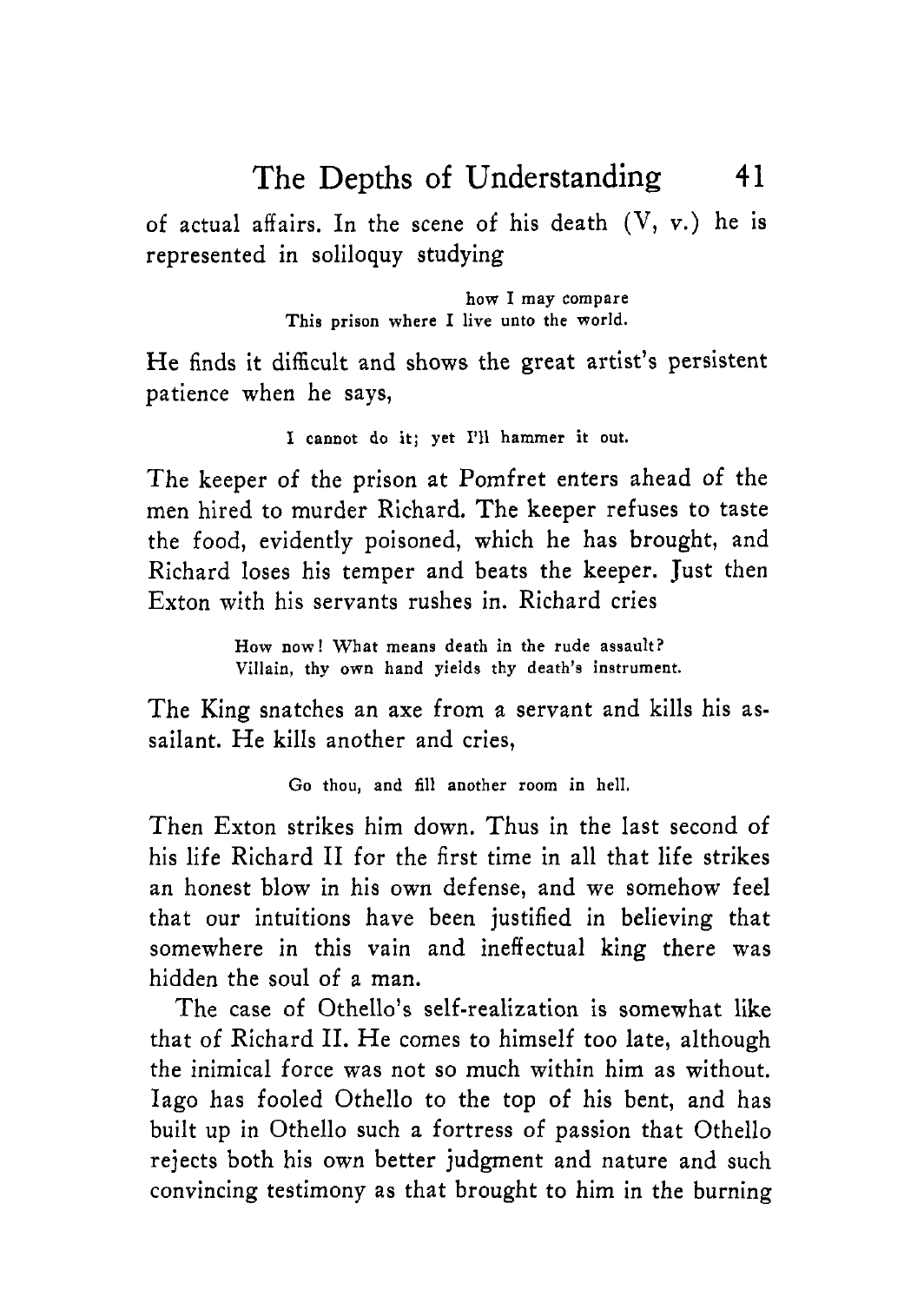words of Emilia. He is deaf to the importunate petitions of Desdemona herself, which are very moving; for nobody has ever known better than Shakespeare the passion of one who pleads for his life. Othello, taking on himself the justice of God, the acme of tragic madness in both ancient and modern drama, destroys Desdemona. Then the calm floods of a sane objective world overwhelm him, and he sees what he has done. It is then that he says:

*Oth.* Behold, I have a weapon; A better never did itself sustain Upon a soldier's thigh: I have seen the day, That, with this little arm and this good sword, I have made my way through more impediments Than twenty times your stop: but, O vain boast! Who can control his fate? 'tis not **so** now. Be not afraid, though you do see me weapon'd; Here is my journey's end, here is my butt, And very sea-mark of my utmost sail. Do you go back dismay'd? 'tis a lost fear; Man but a rush against Othello's breast, And he retires. Where should Othello go? Now, how dost thou look now? 0 ill-starr'd wench! Pale as thy smock! when we shall meet at compt, This look of thine will hurl my soul from heaven, And fiends will snatch at it. Cold, cold, my girl! Even like thy chastity. 0 cruel slave! Whip me, ye devils, From the possession of this heavenly sight! Blow me about in winds! roast me in sulphur! Wash me in steep-down gulfs of liquid fire! 0 Desdemona, Desdemona ! dead ! *(Othello,* V, ii, **259-281)** 

From this and from his last great speech one knows that Othello has looked into the eyes of Amaranth and seen himself as he really is.

Hamlet is relatively slow in coming to himself, for the effort to know himself is long protracted and, although it arrives too late to save his life, it arrives in time to save his honour for the ages. The case of Lear is like that of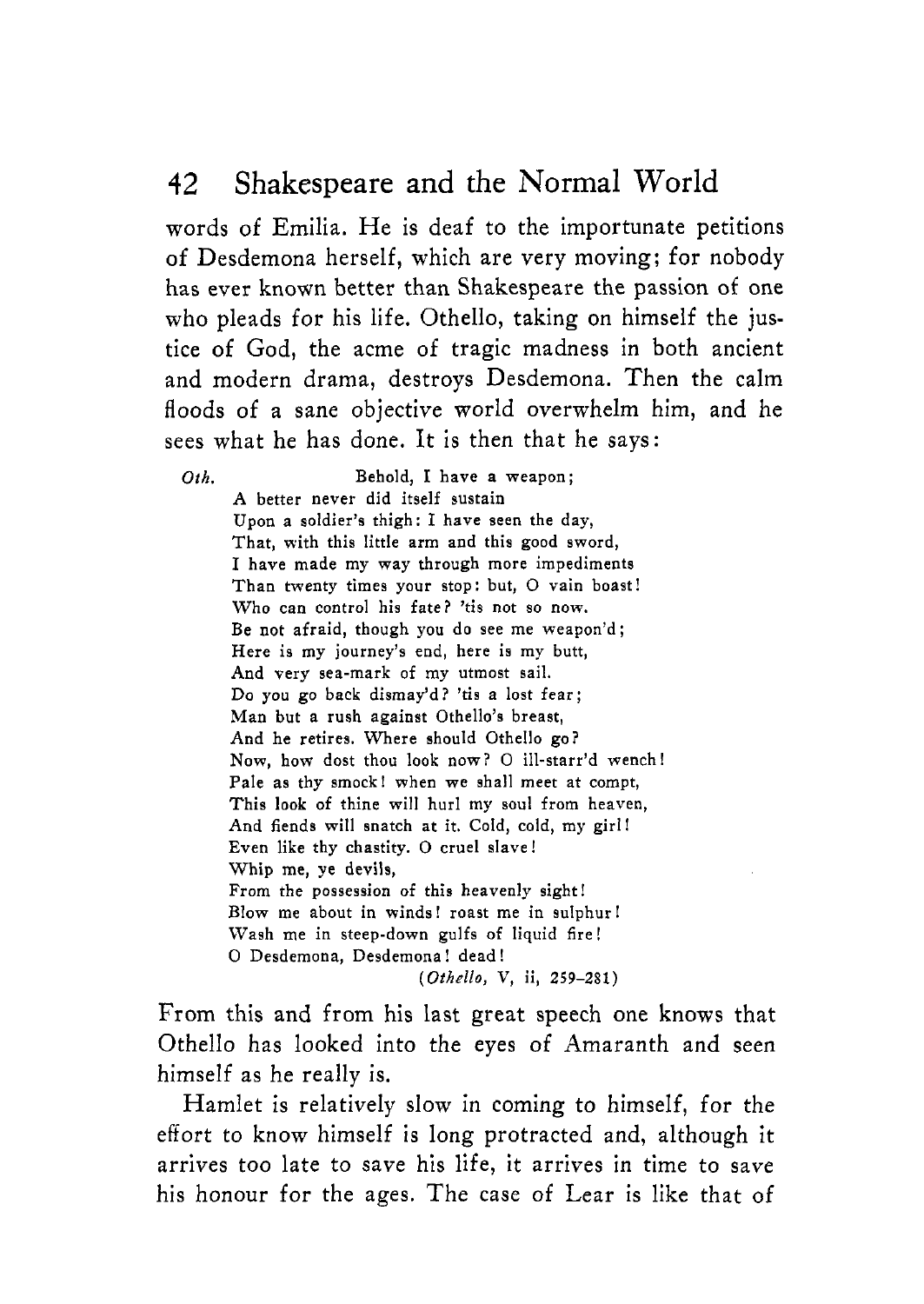Hamlet in its gradual approach. It begins perhaps in Lear's judicious alignment of himself with the tempest, when he says,

Let the great gods, That keep this dreadful pother o'er our heads, Find out their enemies now. *(King* Lear, **111,** ii, **49-51)**  Let the wicked, "close pent-up guilts,"

> cry These dreadful summoners grace. **I** am a man More sinn'd against than sinning. **(57-60)**

And again, as Lear approaches the hovel, he has a glimpse of himself in relation to the world:

Poor naked wretches, whereso'er you are, That bide the pelting of this pitiless storm, How shall your houseless heads and unfed sides, Your loop'd and window'd raggedness, defend you From seasons such as these? 0, I have ta'en Too little care of this! Take physic, pomp; Expose thyself to feel what wretches feel, That thou mayst shake the superflux to them, And show the heavens more just. **(111,** iv, **28-36)** 

But it is necessary for Lear to pass through the degrading vale of madness before, *too* late, he knows himself for what he is:

Come, let's away to prison: We too alone will sing like birds i' the cage: When thou dost ask me blessing, **I'll** kneel down, And ask of thee forgiveness: so we'll live, And pray, and sing, and tell old tales, and laugh At gilded butterflies, and hear poor rogues Talk of court news; and we'll talk with them too, Who loses and who wins; who's in, who's out; And take upon's the mystery of things, As if we were God's spies. . . . Upon such sacrifices, my Cordelia, The gods themselves throw incense. **(V, iii, 8-21)**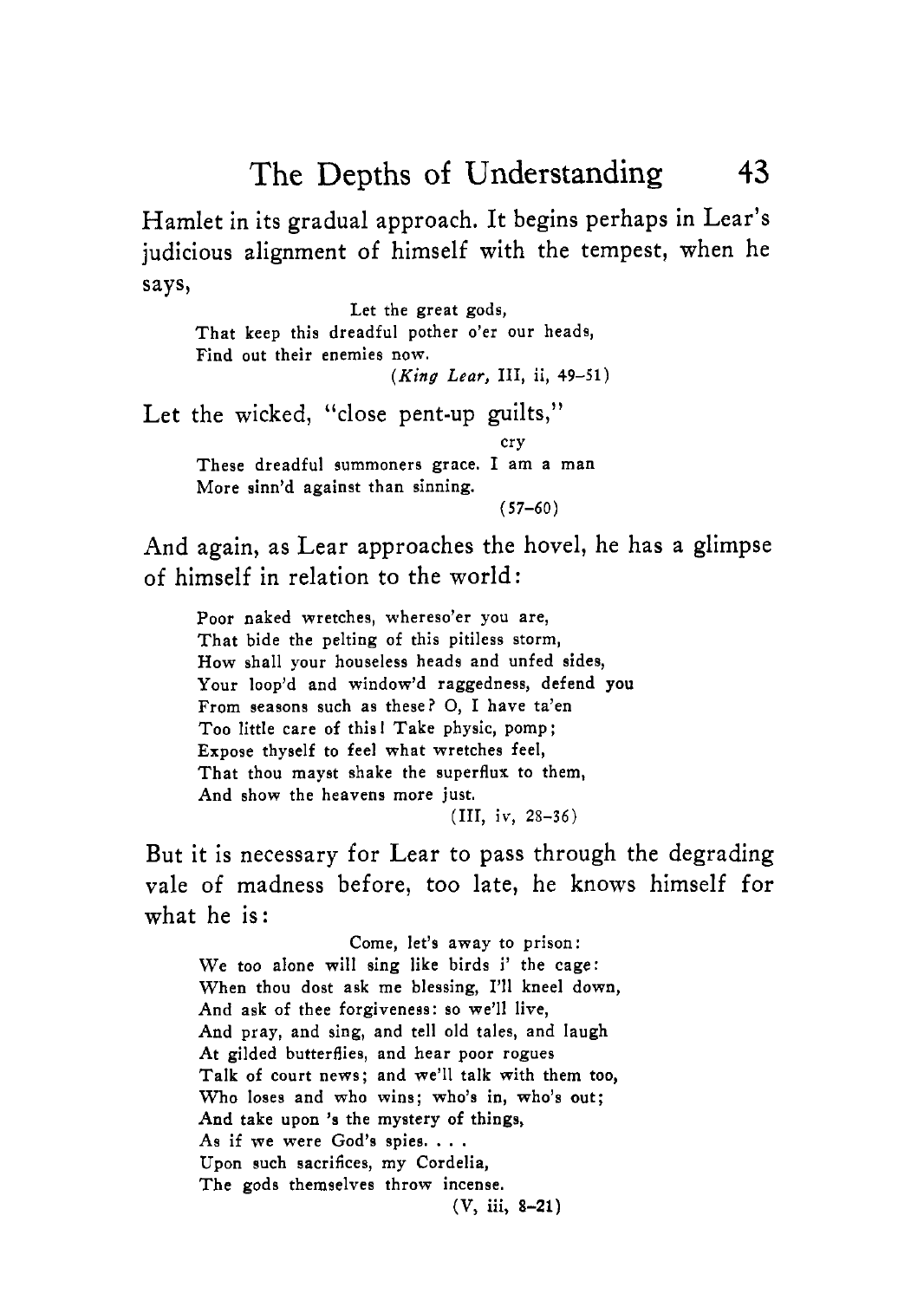Truly, in Lear's case, the hunter is home from the hill, and is prepared to rest, to leave God's world to God, and to die.

One of the most striking cases of this profound dramatic revelation of truth is in the tragedy of *Coriolanus.* It is not in this case a revelation of character only, but of situation, although the character of the hero is also illuminated. Because of his obdurate, although noble, pride and in spite of his priceless services to the state, Coriolanus has been driven into exile. He has been outrageously and ungratefully treated and has gathered into his hands the weapons of vengeance. He has joined the Corioli, his country's enemies, and Rome is at his feet. The great ones of Rome have begged him to show mercy. Menenius Agrippa, who has been as a father to him, has also failed to make him stay his hand and has turned broken-heartedly away. Even the wretched tribunes of the plebeians have groveled before his threat. Last of all there appear his mother, his wife, and his son. They furnish the real motive for the withdrawal of his forces. The usual way of looking at the event is to regard it as an act of ultimate patriotism, but it is more than that. Shakespeare himself may have been uncertain as to the nature of the man. The speech of Aufidius at the end of the fourth act seems to indicate that he was:

#### First he was

**A** noble servant to them; but he could not Carry his **honours** even: whether 'twas pride, Which out of daily fortune ever taints The happy man; whether defect of judgement, To fail in the disposing of those chances Which he was lord of; or whether nature, Not to be other than one thing, not moving From the casque to the cushion, but commanding peace Even with the same austerity and garb As he controll'd the war; but one of these-**As** he hath spices of them all, not all, For I dare **so** far free him-made him fear'd,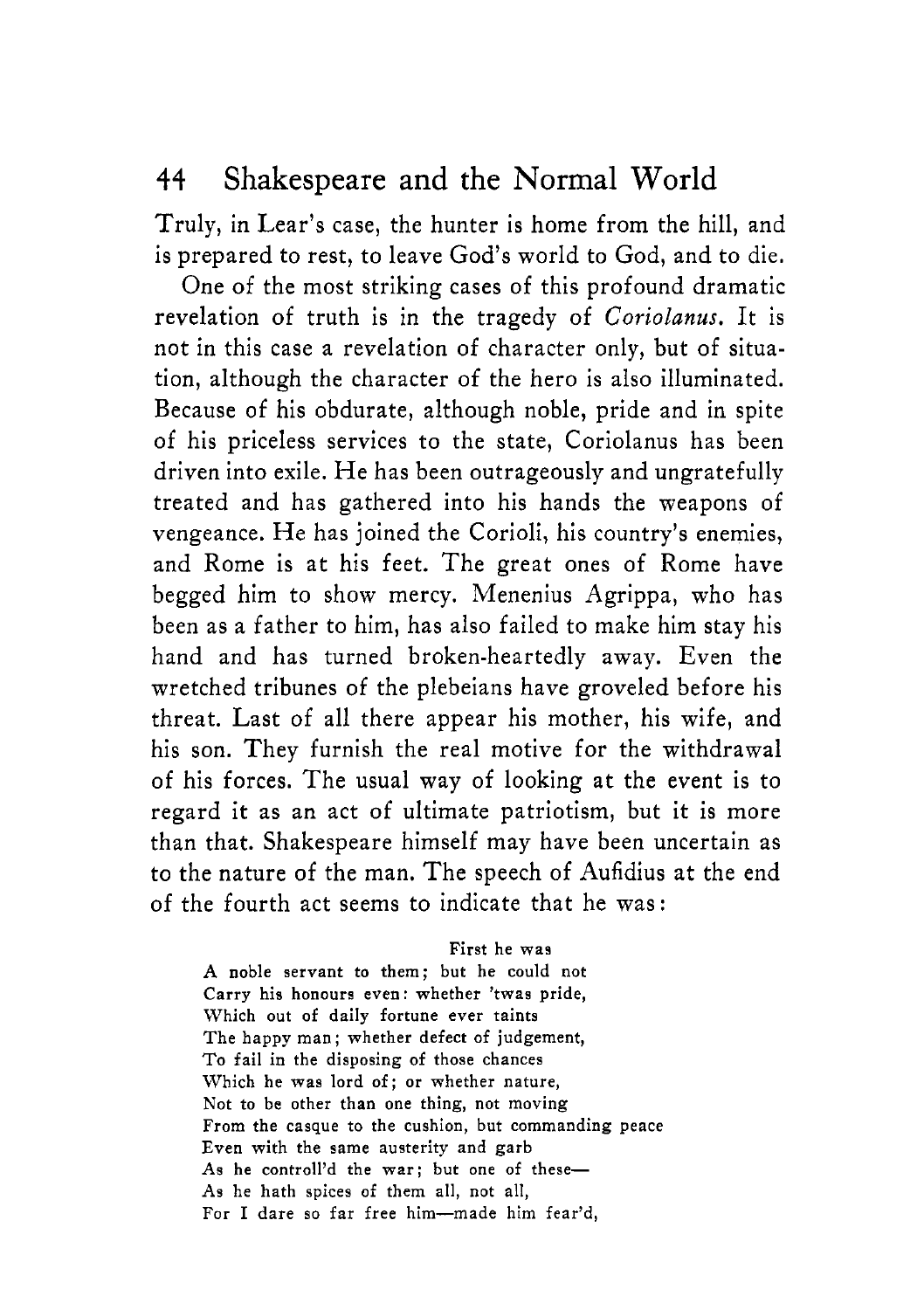So hated, and **so** banish'd: but he has a merit To choke it in the utterance. So our virtues Lie in the interpretation of the time: And power, unto itself most commendable, Hath not a tomb **so** evident as a chair To extol what it hath done. One fire drives out one fire; one nail, one nail; Rights by rights falter, strengths by strengths do fail. (IV, vii, *28-55)* 

Certainly Aufidius is puzzled, although he sees that Coriolanus has a merit "to choke it in the utterance.'' Probably Shakespeare was puzzled also, but, when he came to write the scene of the interview between Coriolanus and his mother, he arrived at a triumphant solution. When Coriolanus has heard the plea of Volumnia, the castigations of her tongue make him see the doom that fate, circumstance, and human error have involved him in.

*Val.* Say my request's unjust, And spurn me back: but if it be not so, Thou art not honest; and the gods will plague thee, That thou restrain'st from me the **duty** which To a mother's part belongs. . . .

> Come, let us go: This fellow had a Volscian to his mother; His wife is in Corioli and his child Like him by chance. Yet give us our dispatch: I am hush'd until our city be a-fire, And then I'll speak a little.

Cor. 0 mother, mother ! What have you done? Behold, the heavens do ope, The gods look down, and this unnatural scene They laugh at.

(VI iii, **164-168, 177-185)** 

The voice that Coriolanus has heard is not the voice of the Roman matron Volumnia only. It is also the voice of motherhood in the wide catholic sense and the voice of race. What is man but blood and bone, the product of generation? The ultimate truth revealed, it seems to me, is that man be-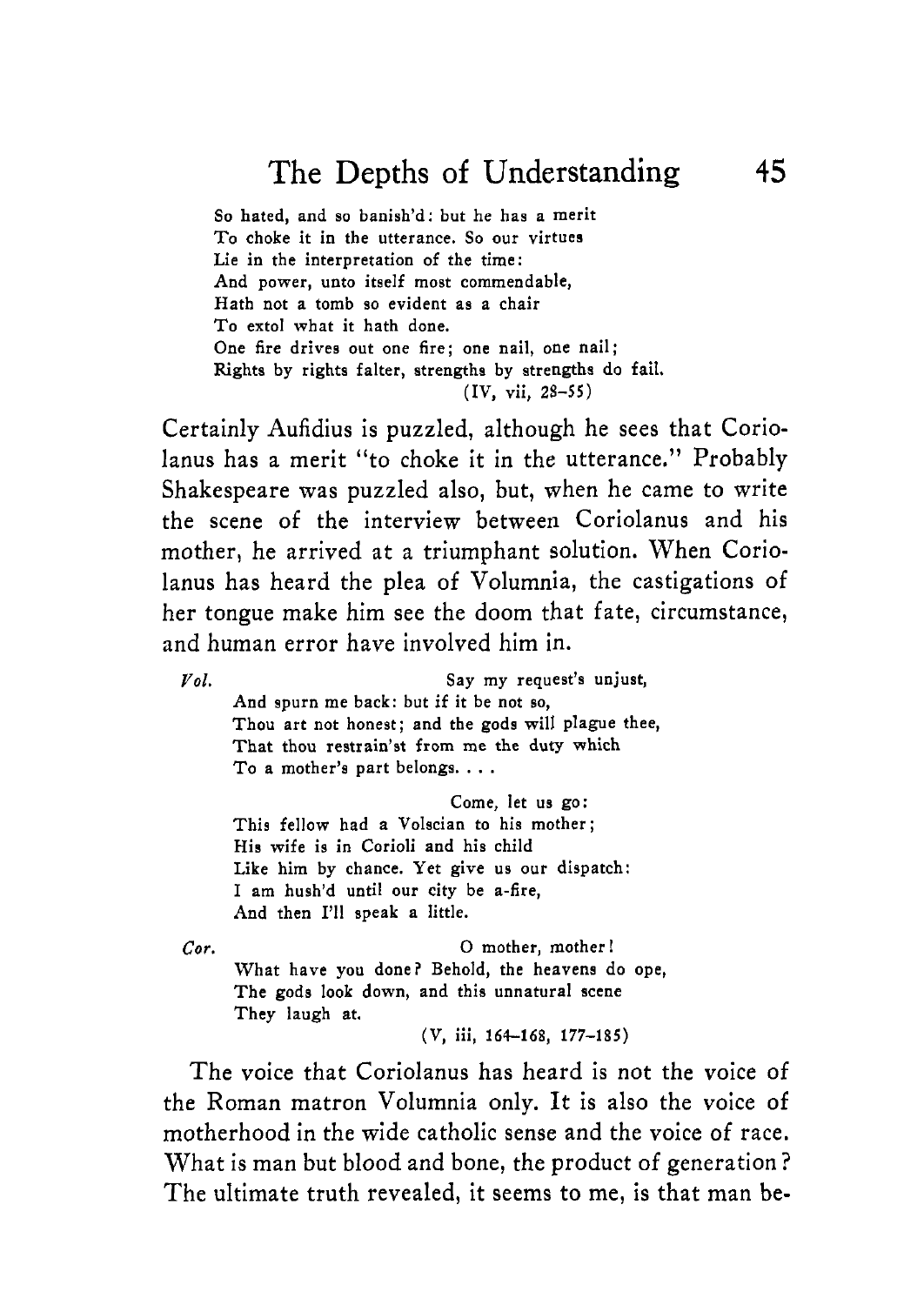longs with his kind. To reject wife and son and mother is to reject self, and by so great a man as Coriolanus this was not possible. Coriolanus by this experience was compelled to realize himself in the widest sense of the words.

The idea that it is necessary that a man should come to himself is both universal and profound, and, as we have seen, Shakespeare is a supreme exponent of that idea.

He teaches us, to begin with, that all men have a self to come to. He is so impartial in his application of the principle that it may be said that he has no mere pawns on his chessboard. Even his messengers, rustics, servants, and ordinary citizens have personality. He writes about kings and noblemen, to be sure, but these characters are not the only ones into whom he has breathed the breath of life. **All**  of his people are alive, even the lowest and most casual; and, on the contrary, it may be said that his kings are merely men. Whatever they may think about themselves and whatever attributes they may receive from their flatterers, the fact remains that in Shakespeare's world royal nature is human nature.

Shakespeare's subordinate characters are full of what Coleridge calls "a lively intellect." Mercutio in *Romeo and Juliet* is a broadly realized character, a poet and a swordsman as well as a true friend and a loyal gentleman. The Nurse in that play is no copy of an actual woman. She is an independent creation. She is admirably generalized as a nurse. She has the garrulity of old age, the arrogancy of ignorance, the snobbishness of a privileged servant in a great family, the grossness of her trade with its petty vices, and the lack of principle which arises from a career of servility. Coleridge calls attention to the fact that, like all uncultivated persons, she supports her famous memory by recalling visual circumstances. But there is a blending force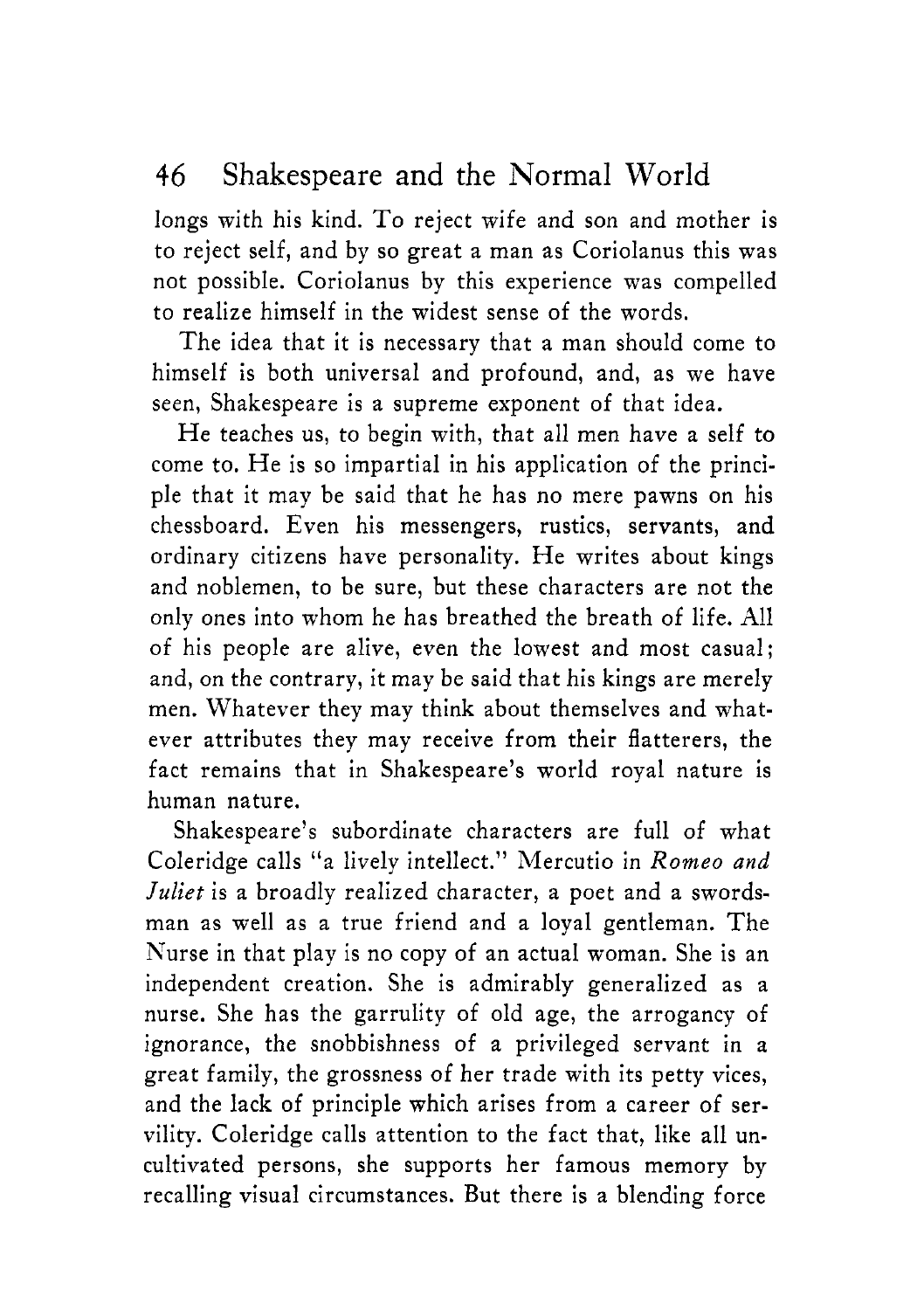at work in her beyond these typical qualities. Shakespeare has entered sympathetically into her mind and heart and synthesized her as an actual person.

Thus Shakespeare's poetry, like all poetry and like religion, generalizes while it individualizes. The aim of both is to perfect nature, for the similarities of men are greater than their differences. Infinite new combinations of general human qualities together with individual markings, the whole vivified by sympathetic imagination--this seems to be the recipe for humanity as Shakespeare depicts it. His characters are thus idealized realities, and this, as I should like to suggest, is the conception of man that may be gathered from both Plato and Jesus.

The faculty of imagination is not limited by time and space or by high and low, nor is there any ultimate justification for such barriers in a world where man's life is a span and where differences among men are so inconsiderable that, with a little remoteness, they disappear from sight like the corrugations on the skin of an orange. But, although this diminishes the importance of individual peculiarities among men, it does not diminish the importance of the individual human life, but, on the contrary, by ironing out social and temporal differences, it increases the substance of each human life by making it a part of humanity. Jesus saw that the world must have a gospel for all mankind, because all mankind matter equally in the eye of God.

Shakespeare, long before Ibsen, saw his ordinary people as human beings, so much so that he has been mistakenly called democratic. What he saw was not that all men have an equal right to rule in the state--that is a later idea--but that even common people are human beings capable of love, wisdom, bravery, self-sacrifice, and shrewd good sense, each with a feeling of personal pride as truly as any king or any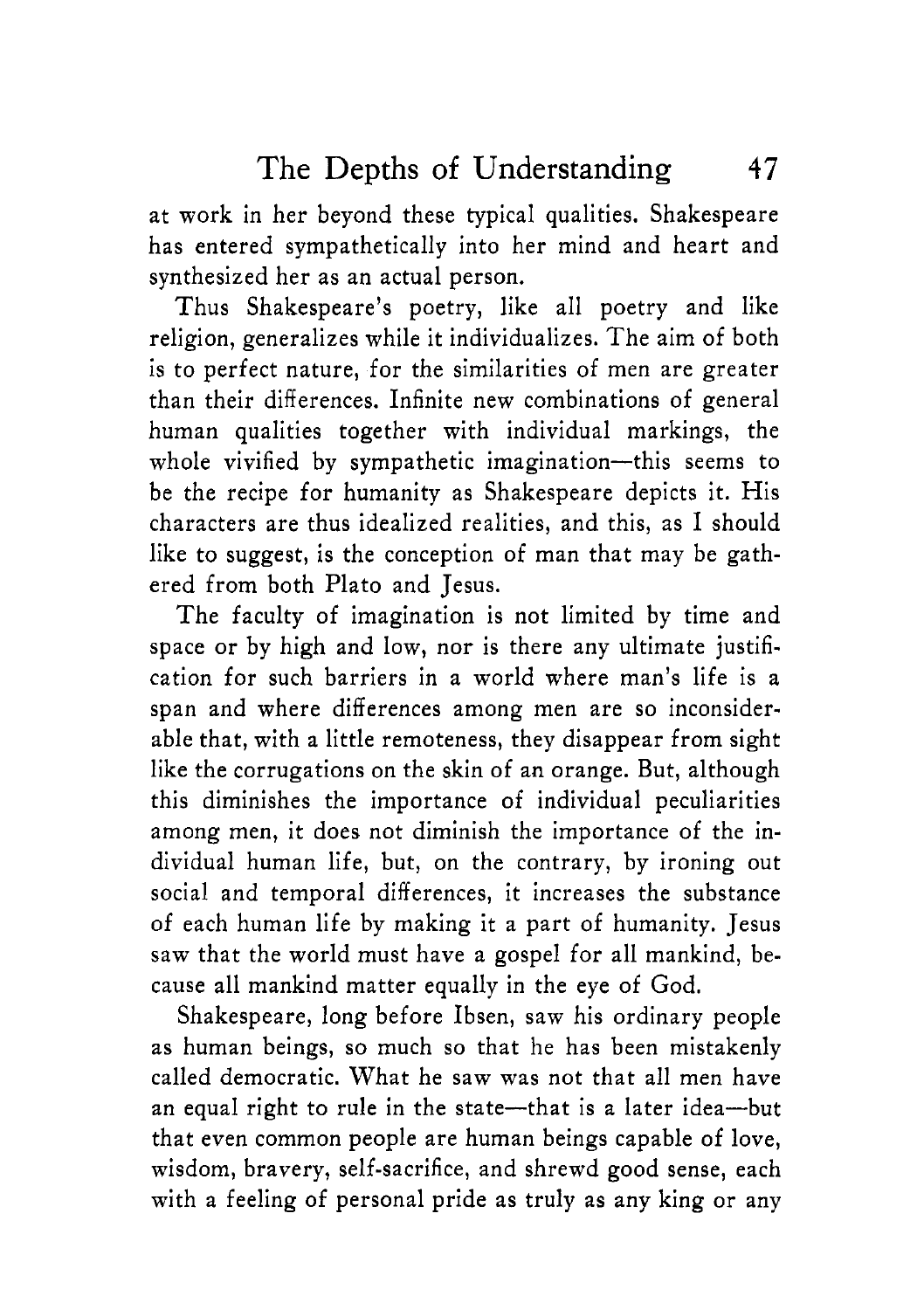modern man in a free country. Ordinary people are not principals in Shakespeare's plays and only rarely do they come into the focus of interest; but, like all men in life, they are likely to do so at any moment. I often think of the offended dignity of Dogberry, who has just been called an ass :

*Dog.* Dost thou not suspect my place? dost thou not suspect my years? 0 that he were here to write me down an ass! But, masters, remember that I am an ass; though it be not written down, yet forget not that I am an ass. No, thou villain, thou art full of piety, as shall be proved upon thee by good witness. I am a wise fellow; and, which is more, an officer; and, which is more, a householder; and, which is more, as pretty a piece of flesh as any is in Messina; and one that knows the law, go to; and a rich fellow enough, go to; and a fellow that hath had losses; and one that hath two gowns, and every thing handsome about him. Bring him away. 0 that I had been writ down an ass!

*(Much Ado About Nothing,* IV, **ii,** *76-90)* 

I think also of the First Citizen who characterizes Coriolanus and all his class and all my class when he says of Coriolanus, "he pays himself with being proud." I recall that mere First Servant in *King Lear* who sacrifices his life in pure humanity endeavoring to protect old Gloucester against the plucking out of his eyes. "Come," he says to the brutal Cornwall, "and take the chance of anger." And among like instances I recollect the soldier Scarus in *Antony and Cleopatra* to whom Antony says, "Thou bleedst apace," and who replies,

I had a wound here that was like a T, But now 'tis made an H.

(IV, vii, 6-8)

Common men in our times and in all times may be like that man, and we do well not to select our heroes too long in advance.

Since Shakespeare's people, all of them without exception, are so vividly human and since Shakespeare was so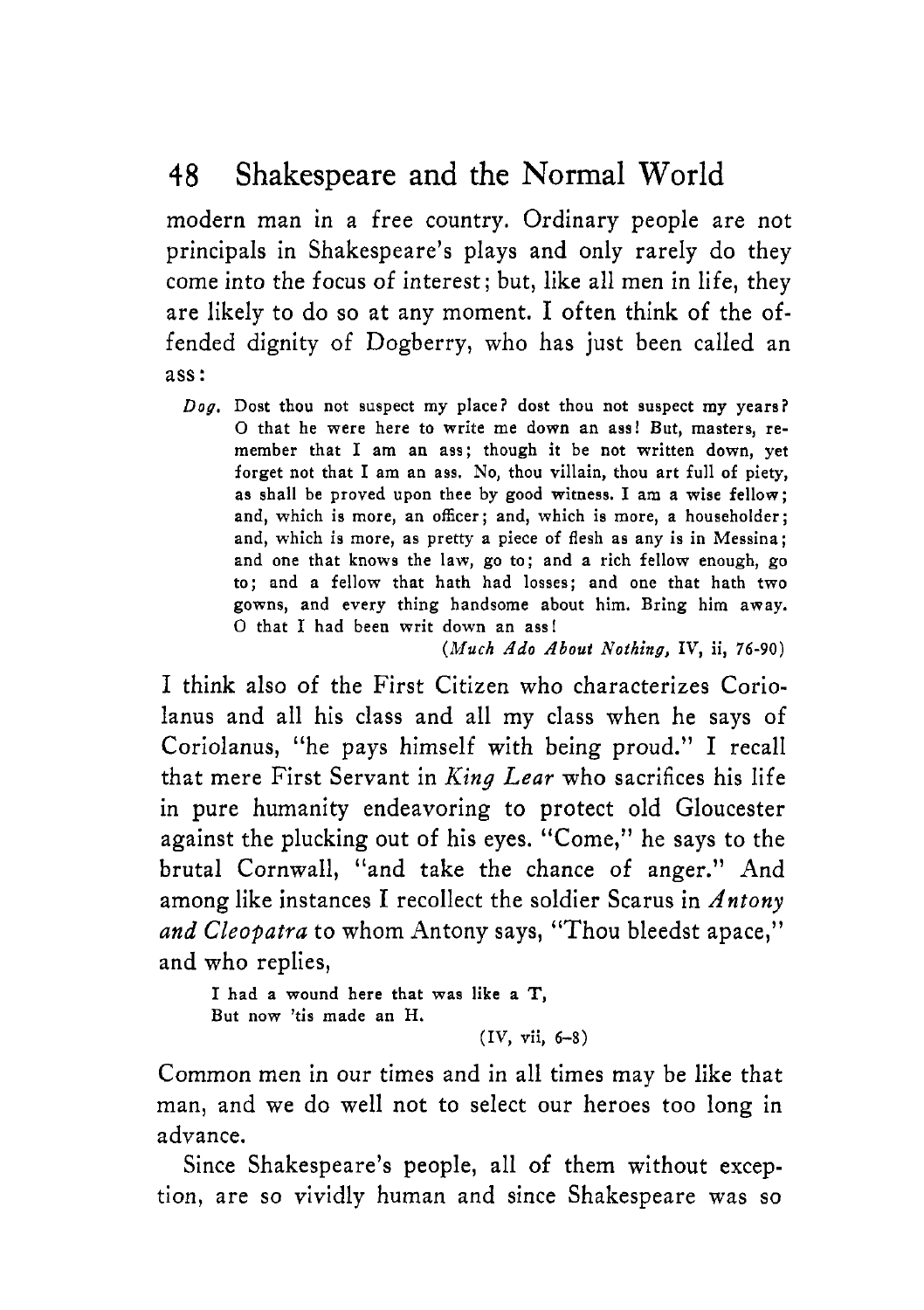perspicacious in his discovery of truth about the nature of man, there comes up for expression one more thought, perhaps the most important of all, before I close. If it is true that all men and women, irrespective of rank or class, education, opportunity, or any of the accidents that mark us out as singular, have a genius which may be awakened, a self which may be realized, is it not fair and proper that we should resolve to find ourselves and to occupy our original relation to the universe? I warn you that this is the ethical thought of the Renaissance; but we cannot escape our heritage, and it is folly to let the better part of it lie hidden, a prey to moth and rust. Shall our estates lie long in chancery while we live dependent and in relative poverty? We can hardly escape the conviction, for ourselves and for our country, that

**Men at some times are masters of their fates: The fault, dear Brutus, is not in our stars, But in ourselves, that we are underlings.**  *(Julius Caesar,* **I, ii, 139-141)** 

**HARDIN CRAIG.**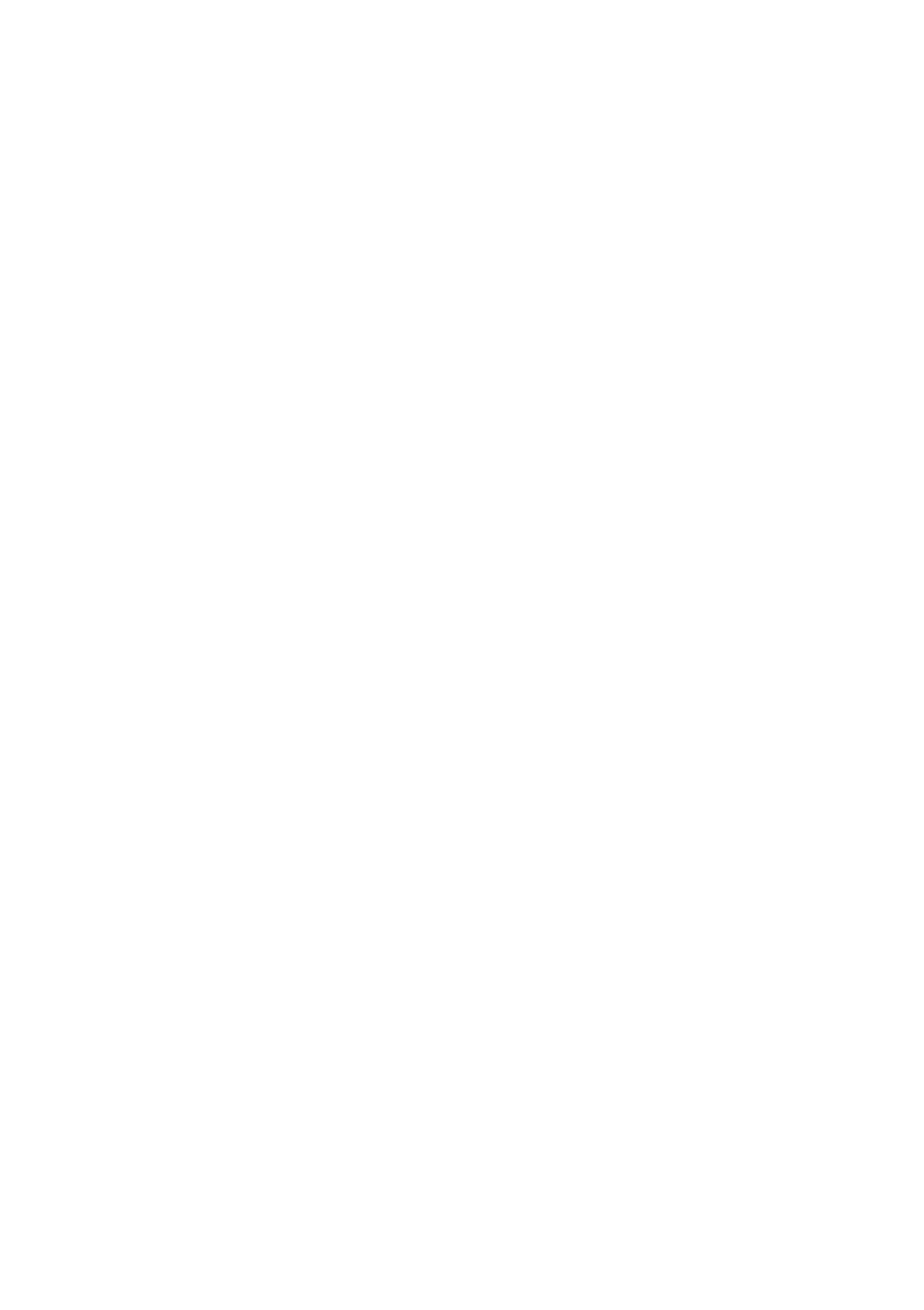